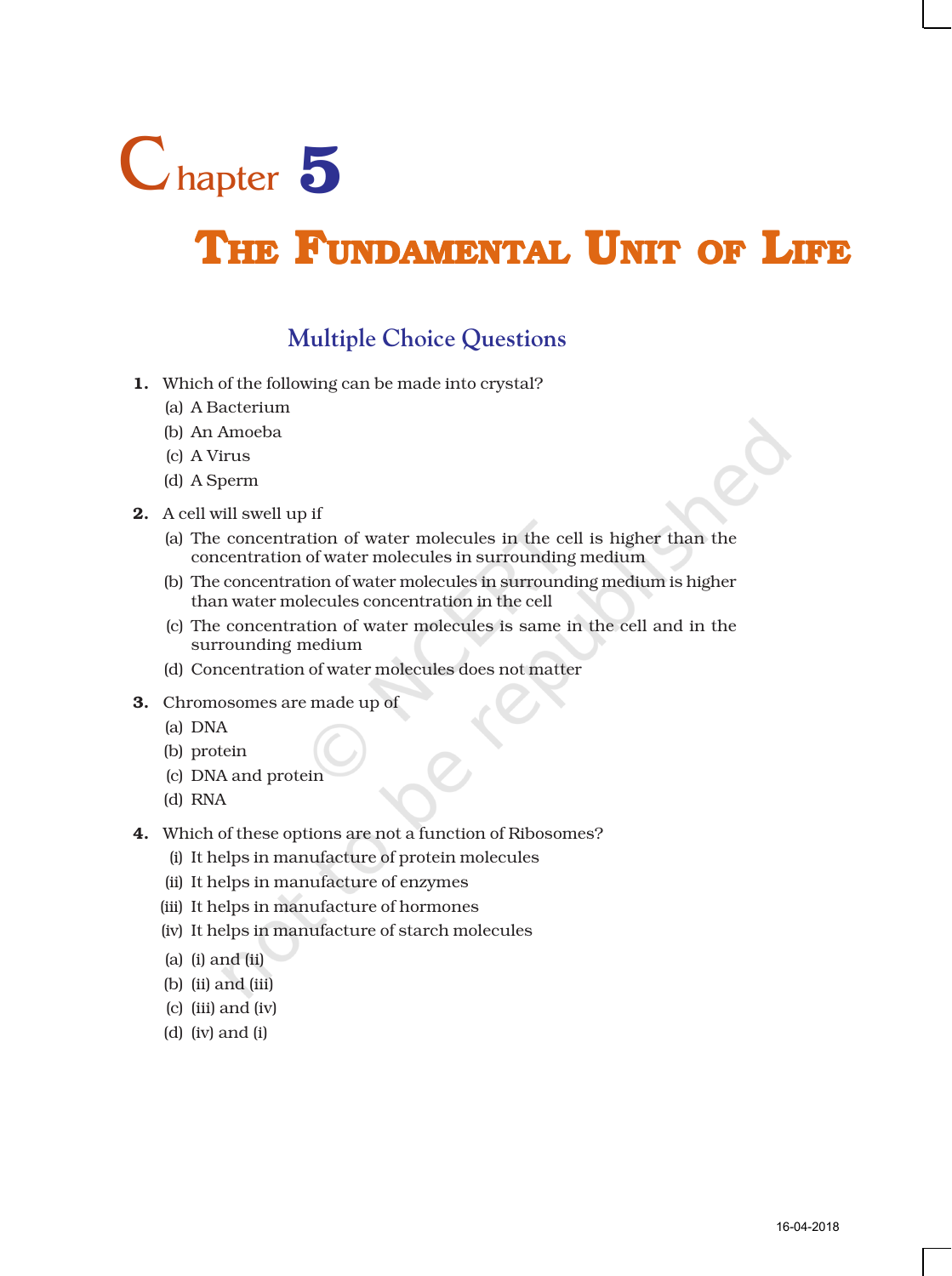- 5. Which of these is not related to endoplasmic reticulum?
	- (a) It behaves as transport channel for proteins between nucleus and cytoplasm
	- (b) It transports materials between various regions in cytoplasm
	- (c) It can be the site of energy generation
	- (d) It can be the site for some biochemical activities of the cell
- 6. Following are a few definitions of osmosis
	- Read carefully and select the correct definition
	- (a) Movement of water molecules from a region of higher concentration to a region of lower concentration through a semipermeable membrane
	- (b) Movement of solvent molecules from its higher concentration to lower concentration
	- (c) Movement of solvent molecules from higher concentration to lower concentration of solution through a permeable membrane
	- (d) Movement of solute molecules from lower concentration to higher concentration of solution through a semipermeable membrane
- 7. Plasmolysis in a plant cell is defined as
	- (a) break down (lysis ) of plasma membrane in hypotonic medium
	- (b) shrinkage of cytoplasm in hypertonic medium
	- (c) shrinkage of nucleoplasm
		- (d) none of them
- 8. Which of the following are covered by a single membrane?
	- (a) Mitochondria
	- (b) Vacuole
	- (c) Lysosome
	- (d) Plastid
- 9. Find out the false sentences
	- (a) Golgi apparatus is involved with the formation of lysosomes
	- (b) Nucleus, mitochondria and plastid have DNA; hence they are able to make their own structural proteins
	- (c) Mitochondria is said to be the power house of the cell as ATP is generated in them.
	- (d) Cytoplasm is called as protoplasm
- 10. Find out the correct sentence
	- (a) Enzymes packed in Lysosomes are made through RER (rough endoplasmic reticulum)
	- (b) Rough endoplasmic reticulum and smooth endoplasmic reticulum produce lipid and protein respectively
	- (c) Endoplasmic reticulum is related with the destruction of plasma membrane
	- (d) Nucleoid is present inside the nucleoplasm of eukaryotic nucleus

**34** EXEMPLAR PROBLEMS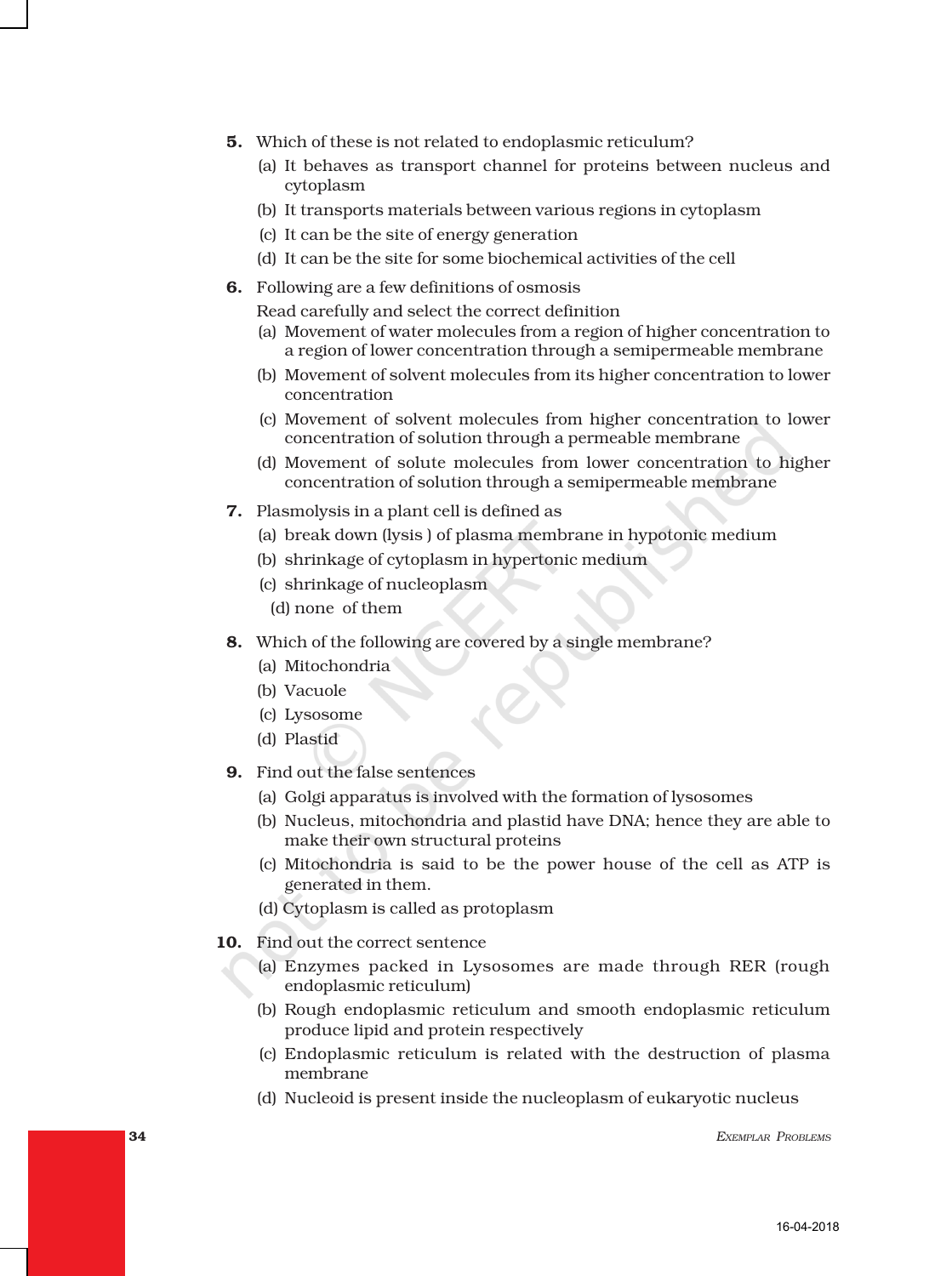- 11. Which cell organelle plays a crucial role in detoxifying many poisons and drugs in a cell?
	- (a) Golgi apparatus
	- (b) Lysosomes
	- (c) Smooth endoplasmic reticulum
	- (d) Vacuoles
- 12. The proteins and lipids, essential for building the cell membrane, are manufactured by
	- (a) rough endoplasmic reticulum
	- (b) golgi apparatus
	- (c) plasma membrane
	- (d) mitochondria
- 13. The undefined nuclear region of prokaryotes are also known as
	- (a) nucleus
	- (b) nucleolus
	- (c) nucleic acid
	- (d) nucleoid
- 14. The cell organelle involved in forming complex sugars from simple sugars are
	- (a) endoplasmic reticulum
	- (b) ribosomes
	- (c) plastids
	- (d) golgi apparatus
- 15. Which out of the following is not a function of vacuole?
	- (a) Storage
	- (b) Providing turgidity and rigidity to the cell
	- (c) Waste excretion
	- (d) Locomotion
- 16. Amoeba acquires its food through a process, termed
	- (a) exocytosis
	- (b) endocytosis
	- (c) plasmolysis
	- (d) exocytosis and endocytosis both
- 17. Cell wall of which one of these is not made up of cellulose?
	- (a) Bacteria
	- (b) *Hydrilla*
	- (c) Mango tree
	- (d) Cactus

*THE FUNDAMENTAL UNIT OF LIFE* 35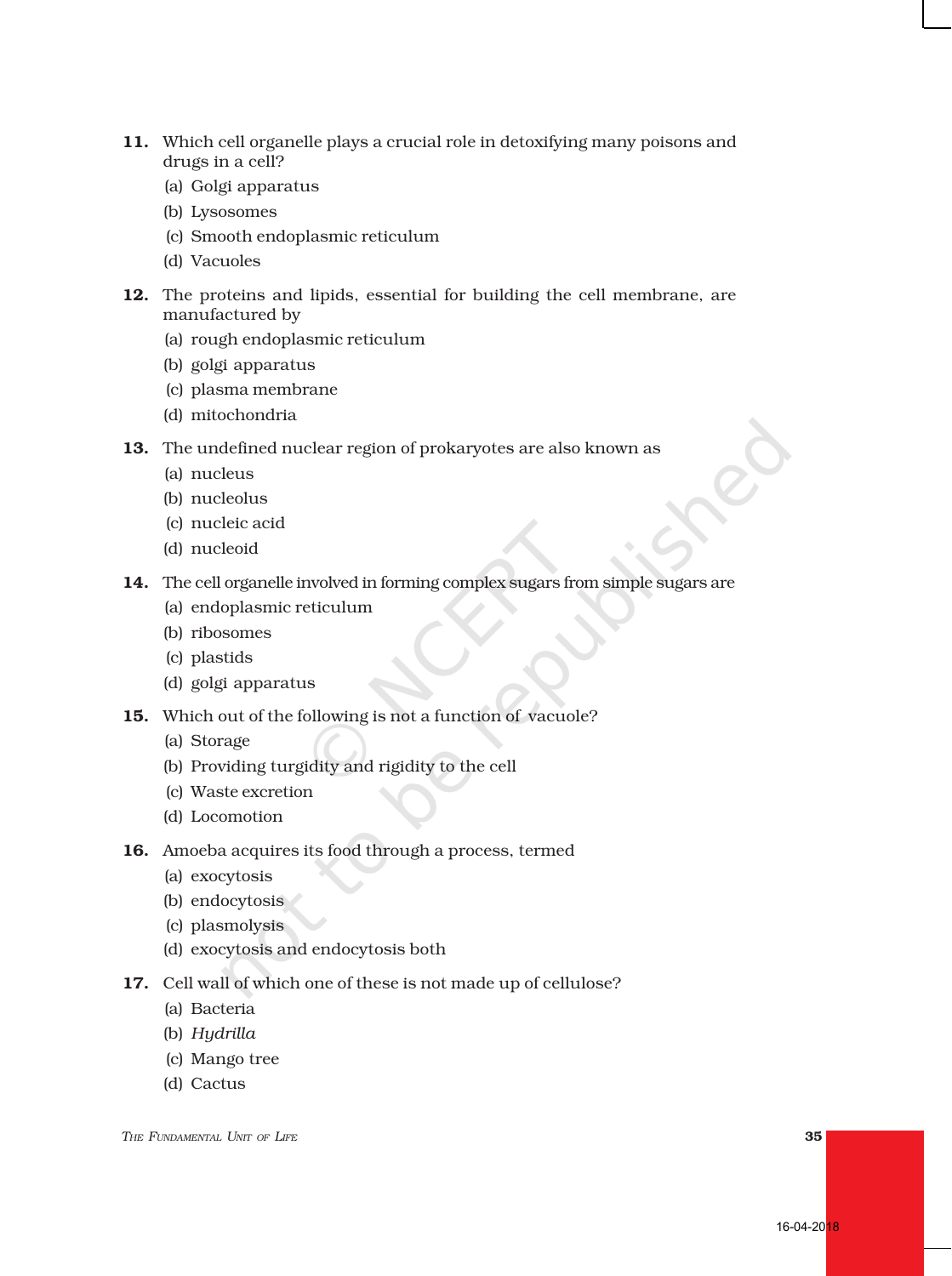- 18. Silver nitrate solution is used to study
	- (a) endoplasmic reticulum
	- (b) golgi apparatus
	- (c) nucleus
	- (d) mitochondria

#### 19. Organelle other than nucleus, containing DNA is

- (a) endoplasmic reticulum
- (b) golgi apparatus
- (c) mitochondria
- (d) lysosome
- 20. Kitchen of the cell is
	- (a) mitochondria
	- (b) endoplasmic reticulum
	- (c) chloroplast
	- (d) golgi apparatus
- 21. Lipid molecules in the cell are sythesized by
	- (a) smooth endoplasmic reticulum
	- (b) rough endoplasmic reticulum
	- (c) golgi apparatus
	- (d) plastids
- 22. Cell arises from pre-existing cell was stated by
	- (a) Haeckel
	- (b) Virchow
	- (c) Hooke
	- (d) Schleiden
- 23. Cell theory was given by
	- (a) Schleiden and Schwann
	- (b) Virchow
	- (c) Hooke
	- (d) Haeckel
- 24. The only cell organelle seen in prokaryotic cell is
	- (a) mitochondria
	- (b) ribosomes
	- (c) plastids
	- (d) lysosomes
- 25. Organelle without a cell membrane is
	- (a) ribosome
	- (b) golgi apparatus
	- (c) chloroplast
	- (d) nucleus

**36 EXEMPLAR PROBLEMS**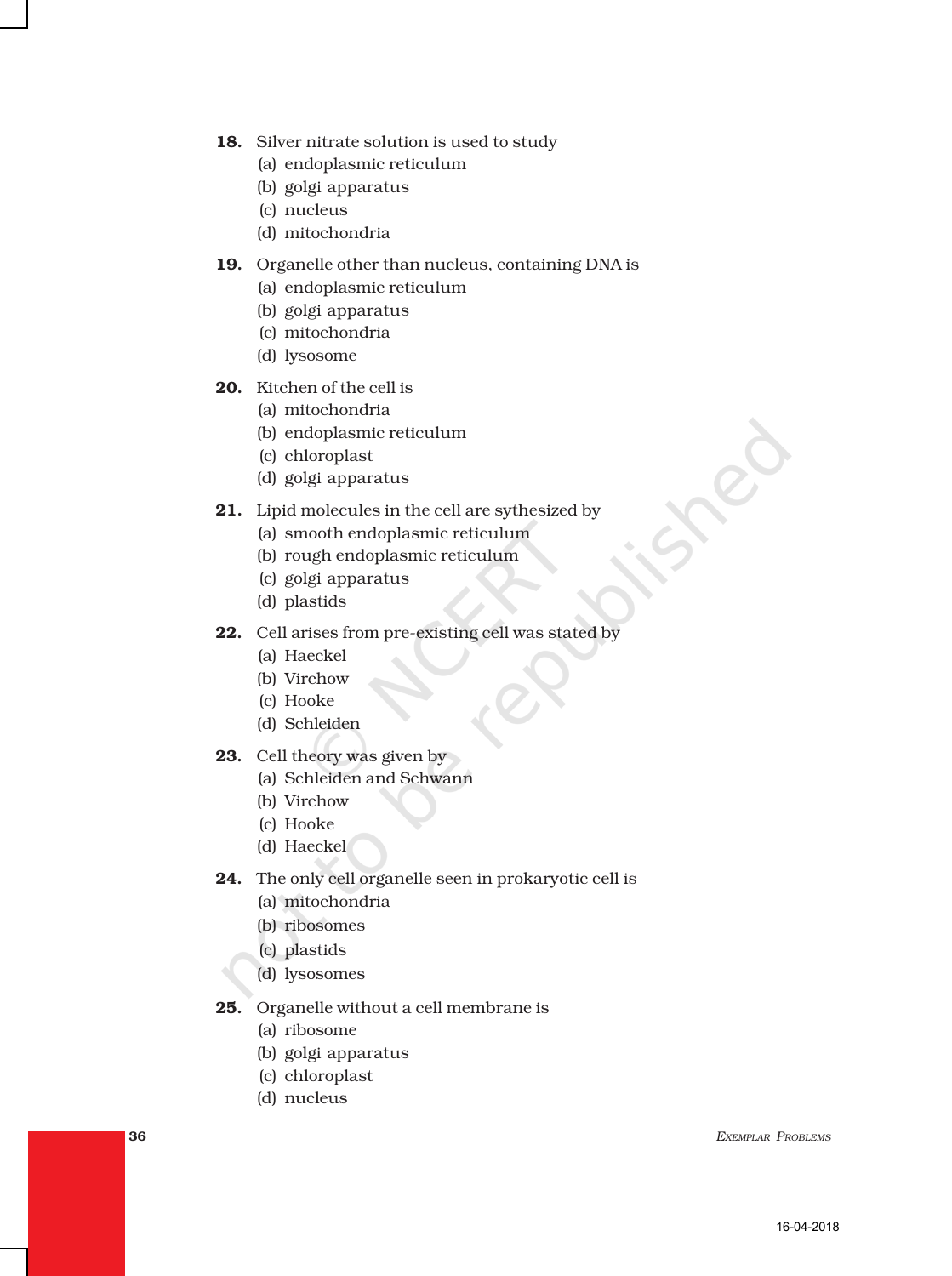- **26.** 1 um is
	- (a)  $10^{-6}$  m
	- (b)  $10^{-9}$  m
	- (c)  $10^{-10}$  m
	- (d)  $10^{-3}$  m
- 27. Lysosome arises from
	- (a) endoplasmic reticulum
	- (b) golgi apparatus
	- (c) nucleus
	- (d) mitochondria
- 28. Living cells were discovered by
	- (a) Robert Hooke
	- (b) Purkinje
	- (c) Leeuwenhoek
	- (d) Robert Brown
- 29. Select the odd one out
	- (a) The movement of water across a semi permeable membrane is affected by the amount of substances dissolved in it.
	- (b) Membranes are made of organic molecules like proteins and lipids
	- (c) Molecules soluble in organic solvents can easily pass through the membrane.
	- (d) Plasma membranes contain chitin sugar in plants

#### **Short Answer Questions**

- 30. Why are lysosomes known as 'suicide-bags' of a cell?
- 31. Do you agree that "A cell is a building unit of an organism". If yes, explain why?
- 32. Why does the skin of your finger shrink when you wash clothes for a long time?
- 33. Why is endocytosis found in animals only?
- 34. A person takes concentrated solution of salt, after sometime, he starts vomiting. What is the phenomenon responsible for such situation? Explain.
- 35. Name any cell organelle which is non membranous.
- 36. We eat food composed of all the nutrients like carbohydrates, proteins, fats, vitamins, minerals and water. After digestion, these are absorbed in the form of glucose, aminoacids, fatty acids, glycerol etc. What mechanisms are involved in absorption of digested food and water?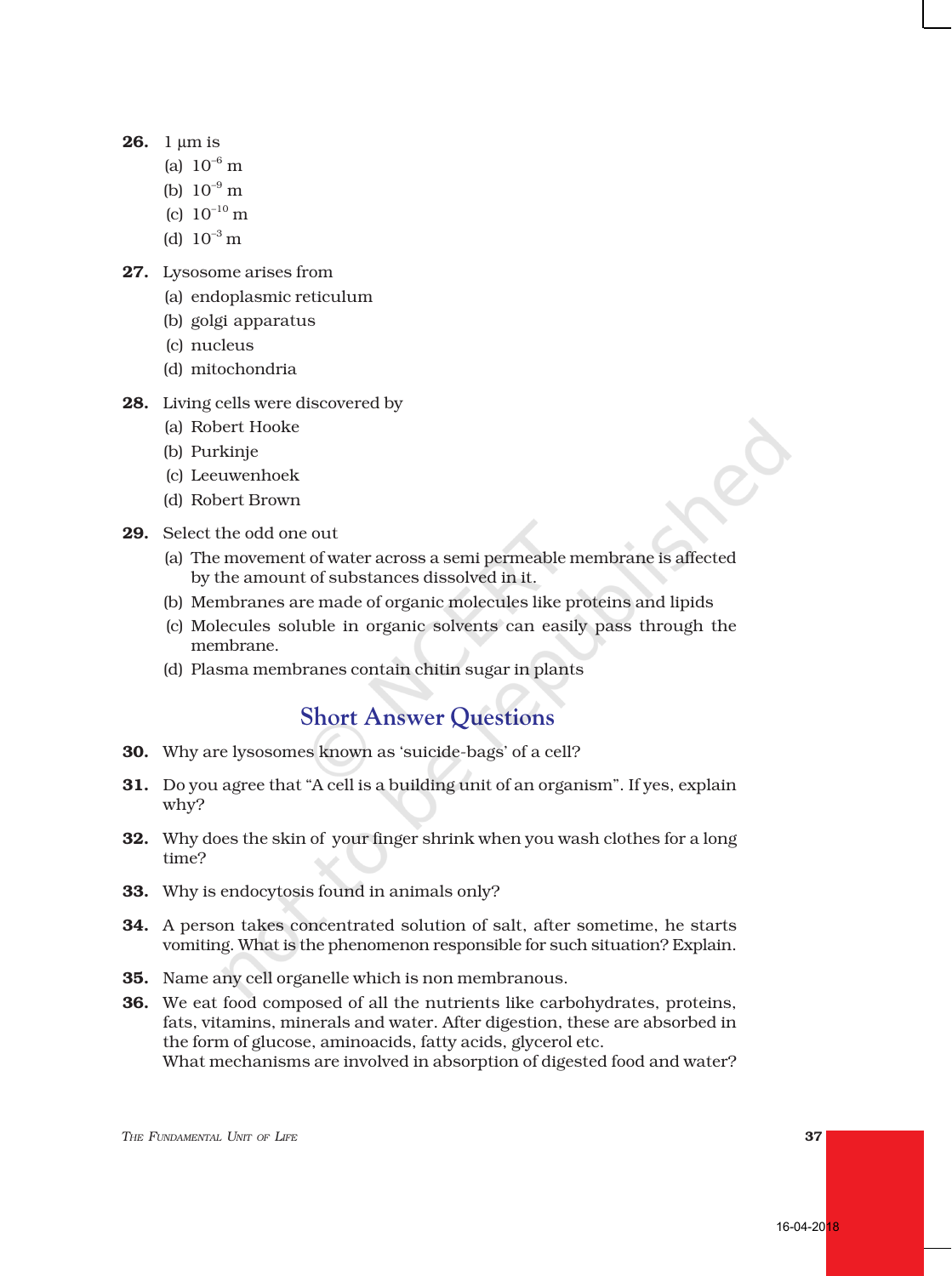- **37.** If you are provided with some vegetables to cook. You generally add salt into the vegetables during cooking process. After adding salt, vegetables release water. What mechanism is responsible for this?
- 38. If cells of onion peel and RBC are separately kept in hypotonic solution, what among the following will take place? Explain the reason for your answer.
	- (a) Both the cells will swell.
	- (b) RBC will burst easily while cells of onion peel will resist the bursting to some extent.
	- (c) a and b both are correct.
	- (d) RBC and onion peel cells will behave similarly.
- 39. Bacteria do not have chloroplast but some bacteria are photoautorophic in nature and perform photosynthesis. Which part of bacterial cell performs this?
- 40. Match the following **A** and **B**

#### $(A)$  (B)

- (a) Smooth endoplasmic reticulum (i) *Amoeba*
- (b) Lysosome (ii) Nucleus
- (c) Nucleoid (iii) Bacteria
- (d) Food vacuoles (iv) Detoxification
- (e) Chromatin material (v) Suicidal bag
- 
- -
- and nucleolus
- 41. Write the name of different plant parts in which chromoplast, chloroplast and leucoplast are present.
- 42. Name the organelles which show the analogy written as under
	- (a) Transporting channels of the cell——
	- (b) Power house of the cell——
	- (c) Packaging and dispatching unit of the cell——
	- (d) Digestive bag of the cell——
	- (e) Storage sacs of the cell——
	- (f) Kitchen of the cell——
	- (g) Control room of the cell——
- 43. How is a bacterial cell different from an onion peel cell?
- **44.** How do substances like carbon dioxide  $(CO<sub>o</sub>)$  and water  $(H<sub>o</sub>O)$  move in and out of the cell?
- 45. How does amoeba obtain its food?
- 46. Name the two organelles in a plant cell that contain their own genetic material and ribosomes.
- 47. Why are lysosomes also known as "scavengers of the cells"?
- 48. Which cell organelle controls most of the activities of the cell?